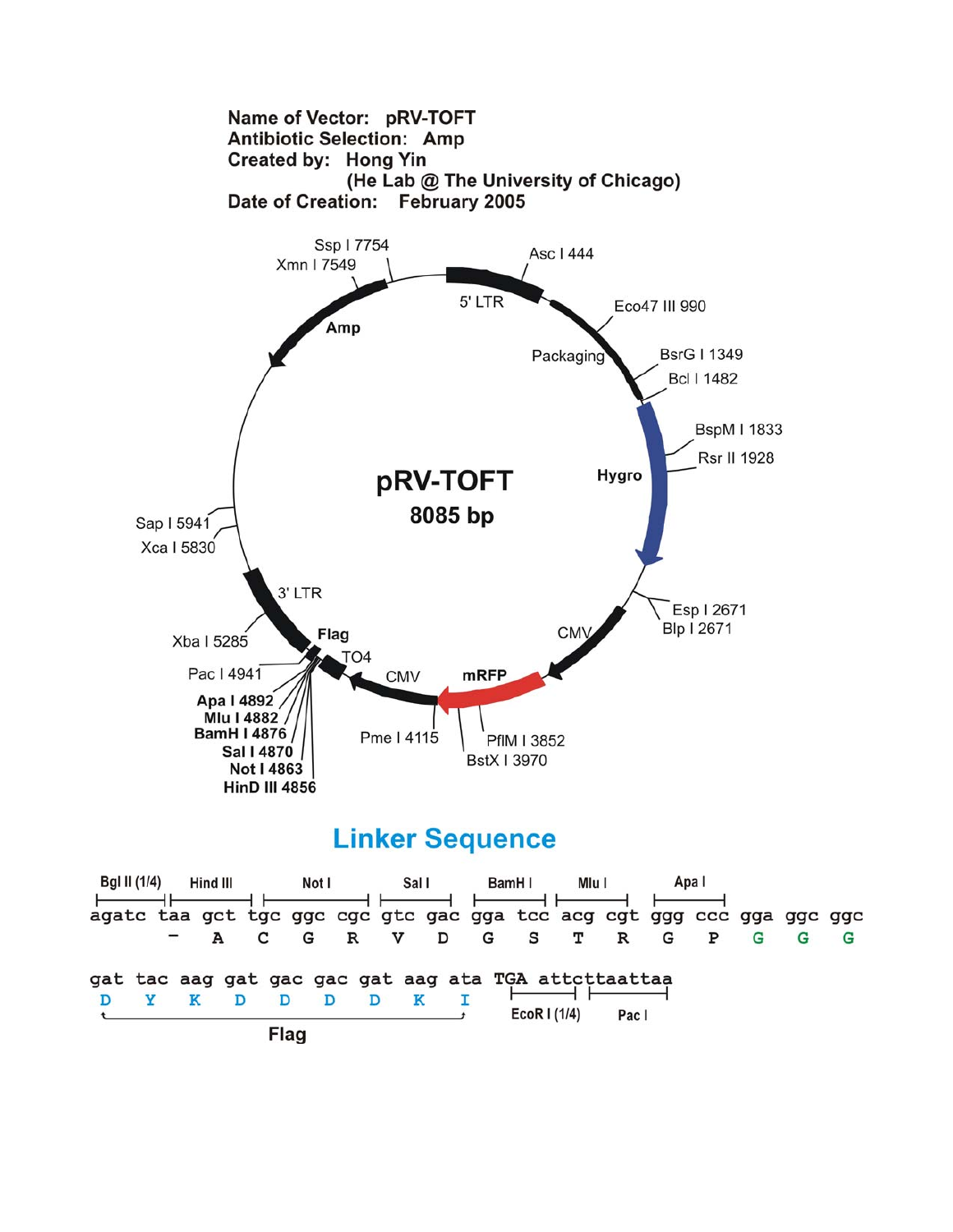## **pRV-TOFT (Flag tag) Full-length Sequence**

|            |            |                                        | TTTGAAAGAC CCCACCCGTA GGTGGCAAGC TAGCTTAAGT AACGCCACTT TGCAAGGCAT GGAAAAATAC |  |  |
|------------|------------|----------------------------------------|------------------------------------------------------------------------------|--|--|
|            |            |                                        | ATAACTGAGA ATAGAAAAGT TCAGATCAAG GTCAGGAACA AAGAAACAGC TGAATACCAA ACAGGATATC |  |  |
|            |            |                                        | TGTGGTAAGC GGTTCCTGCC CCGGCTCAGG GCCAAGAACA GATGAGACAG CTGAGTGATG GGCCAAACAG |  |  |
|            |            |                                        | GATATCTGTG GTAAGCAGTT CCTGCCCCGG CTCGGGGCCA AGAACAGATG GTCCCCAGAT GCGGTCCAGC |  |  |
|            |            |                                        | CCTCAGCAGT TTCTAGTGAA TCATCAGATG TTTCCAGGGT GCCCCAAGGA CCTGAAAATG ACCCTGTACC |  |  |
|            |            |                                        | TTATTTGAAC TAACCAATCA GTTCGCTTCT CGCTTCTGTT CGCGCGCTTC CGCTCTCCGA GCTCAATAAA |  |  |
|            |            |                                        | AGAGCCCACA ACCCCTCACT CGGCGCGCCA GTCTTCCGAT AGACTGCGTC GCCCGGGTAC CCGTATTCCC |  |  |
|            |            |                                        | AATAAAGCCT CTTGCTGTTT GCATCCGAAT CGTGGTCTCG CTGTTCCTTG GGAGGGTCTC CTCTGAGTGA |  |  |
|            |            |                                        | TTGACTACCC ACGACGGGGG TCTTTCATTT GGGGGCTCGT CCGGGATTTG GAGACCCCTG CCCAGGGACC |  |  |
|            |            |                                        | ACCGACCCAC CACCGGGAGG TAAGCTGGCC AGCAACTTAT CTGTGTCTGT CCGATTGTCT AGTGTCTATG |  |  |
|            |            |                                        | TTTGATGTTA TGCGCCTGCG TCTGTACTAG TTAGCTAACT AGCTCTGTAT CTGGCGGACC CGTGGTGGAA |  |  |
|            |            |                                        | CTGACGAGTT CTGAACACCC GGCCGCAACC CTGGGAGACG TCCCAGGGAC TTTGGGGGCC GTTTTTGTGG |  |  |
|            |            |                                        | CCCGACCTGA GGAAGGGAGT CGATGTGGAA TCCGACCCCG TCAGGATATG TGGTTCTGGT AGGAGACGAG |  |  |
|            |            |                                        | AACCTAAAAC AGTTCCCGCC TCCGTCTGAA TTTTTGCTTT CGGTTTGGAA CCGAAGCCGC GCGTCTTGTC |  |  |
|            |            |                                        | TGCTGCAGCG CTGCAGCATC GTTCTGTGTT GTCTCTGTCT GACTGTGTTT CTGTATTTGT CTGAAAATTA |  |  |
|            |            |                                        | GGGCCAGACT GTTACCACTC CCTTAAGTTT GACCTTAGGT CACTGGAAAG ATGTCGAGCG GATCGCTCAC |  |  |
|            |            |                                        |                                                                              |  |  |
|            |            |                                        | TCGGATGGCC GCGAGACGGC ACCTTTAACC GAGACCTCAT CACCCAGGTT AAGATCAAGG TCTTTTCACC |  |  |
|            |            |                                        | TGGCCCGCAT GGACACCCAG ACCAGGTCCC CTACATCGTG ACCTGGGAAG CCTTGGCTTT TGACCCCCCT |  |  |
|            |            |                                        | CCCTGGGTCA AGCCCTTTGT ACACCCTAAG CCTCCGCCTC CTCTTCCTCC ATCCGCCCCG TCTCTCCCCC |  |  |
|            |            |                                        | TTGAACCTCC TCGTTCGACC CCGCCTCGAT CCTCCCTTTA TCCAGCCCTC ACTCCTTCTC TAGGCGCCGG |  |  |
|            |            |                                        | AATTCCGATC TGATCAGCTT GCCACAACCC GTACCAAAGA TGGATAGATC CGGAAAGCCT GAACTCACCG |  |  |
|            |            |                                        | CGACGTCTGT CGAGAAGTTT CTGATCGAAA AGTTCGACAG CGTCTCCGAC CTGATGCAGC TCTCGGAGGG |  |  |
|            |            |                                        | CGAAGAATCT CGTGCTTTCA GCTTCGATGT AGGAGGGCGT GGATATGTCC TGCGGGTAAA TAGCTGCGCC |  |  |
|            |            |                                        | GATGGTTTCT ACAAAGATCG TTATGTTTAT CGGCACTTTG CATCGGCCGC GCTCCCGATT CCGGAAGTGC |  |  |
|            |            |                                        | TTGACATTGG GGAATTCAGC GAGAGCCTGA CCTATTGCAT CTCCCGCCGT GCACAGGGTG TCACGTTGCA |  |  |
|            |            |                                        | AGACCTGCCT GAAACCGAAC TGCCCGCTGT TCTGCAGCCG GTCGCGGAGG CCATGGATGC GATCGCTGCG |  |  |
|            |            |                                        | GCCGATCTTA GCCAGACGAG CGGGTTCGGC CCATTCGGAC CGCAAGGAAT CGGTCAATAC ACTACATGGC |  |  |
|            |            |                                        | GTGATTTCAT ATGCGCGATT GCTGATCCCC ATGTGTATCA CTGGCAAACT GTGATGGACG ACACCGTCAG |  |  |
|            |            |                                        | TGCGTCCGTC GCGCAGGCTC TCGATGAGCT GATGCTTTGG GCCGAGGACT GCCCCGAAGT CCGGCACCTC |  |  |
|            |            |                                        | GTGCACGCGG ATTTCGGCTC CAACAATGTC CTGACGGACA ATGGCCGCAT AACAGCGGTC ATTGACTGGA |  |  |
|            |            |                                        | GCGAGGCGAT GTTCGGGGAT TCCCAATACG AGGTCGCCAA CATCTTCTTC TGGAGGCCGT GGTTGGCTTG |  |  |
|            |            |                                        | TATGGAGCAG CAGACGCGCT ACTTCGAGCG GAGGCATCCG GAGCTTGCAG GATCGCCGCG GCTCCGGGCG |  |  |
|            |            |                                        | TATATGCTCC GCATTGGTCT TGACCAACTC TATCAGAGCT TGGTTGACGG CAATTTCGAT GATGCAGCTT |  |  |
|            |            |                                        | GGGCGCAGGG TCGATGCGAC GCAATCGTCC GATCCGGAGC CGGGACTGTC GGGCGTACAC AAATCGCCCG |  |  |
|            |            |                                        | CAGAAGCGCG GCCGTCTGGA CCGATGGCTG TGTAGAAGTA CTCGCCGATA GTGGAAACCG ACGCCCCAGC |  |  |
|            |            |                                        | ACTCGTCCGA GGGCAAAGGA ATAGAGTAGA TGCCGACCGA ACAAGAGCTG ATTTCGAGAA CGCCTCAGCC |  |  |
|            |            |                                        | AGCAACTCGC GCGAGCCTAG CAAGGCAAAT GCGAGAGAAC GGCCTTACGC TTGGTGGCAC AGTTCTCGTC |  |  |
| CACAGTTCGC | TAAGCTCGCT |                                        | CGGCTGGGTC GCGGGAGGGC CGGTCGCAGT GATTCAGGCC CTTCTGGATT                       |  |  |
|            |            |                                        | GTGTTGGTCC CCAGGGCACG ATTGTCATGC CCACGCACTC GGGTGATCTG ACTGATCCCG CAGATTGGAG |  |  |
|            |            | ATCGCCGCCC GTGCCTGCCG ATTGGGTGCaga tcc |                                                                              |  |  |

TAATAGTAATCAATTACGGGGTCATTAGTTCATAGCCCATATATGGAGTTCCGCGTTACATAACTTACGGTAAATGGCCCGC CTGGCTGACCGCCCAACGACCCCCGCCCATTGACGTCAATAATGACGTATGTTCCCATAGTAACGCCAATAGGGACTTTCCA TTGACGTCAATGGGTGGAGTATTTACGGTAAACTGCCCACTTGGCAGTACATCAAGTGTATCATATGCCAAGTACGCCCCCT ATTGACGTCAATGACGGTAAATGGCCCGCCTGGCATTATGCCCAGTACATGACCTTATGGGACTTTCCTACTTGGCAGTACA TCTACGTATTAGTCATCGCTATTACCATGGTGATGCGGTTTTGGCAGTACATCAATGGGCGTGGATAGCGGTTTGACTCACG GGGATTTCCAAGTCTCCACCCCATTGACGTCAATGGGAGTTTGTTTTGGCACCAAAATCAACGGGACTTTCCAAAATGTCGT AACAACTCCGCCCCATTGACGCAAATGGGCGGTAGGCGTGTACGGTGGGAGGTCTATATAAGCAGAGCTGGTTTAGTGAACC GTCAGATCCGCTAGaccatggcctcctccgaggacgtcatcaaggagttcatgcgcttcaaggtgcgcatggagggctccgt gaacggccacgagttcgagatcgagggcgagggcgagggccgcccctacgagggcacccagaccgccaagctgaaggtgacc aagggcggccccctgcccttcgcctgggacatcctgtcccctcagttccagtacggctccaaggcctacgtgaagcaccccg ccgacatccccgactacttgaagctgtccttccccgagggcttcaagtgggagcgcgtgatgaacttcgaggacggcggcgt ggtgaccgtgacccaggactcctccctgcaggacggcgagttcatctacaaggtgaagctgcgcggcaccaacttcccctcc gacggccccgtaatgcagaagaagaccatgggctgggaggcctccaccgagcggatgtaccccgaggacggcgccctgaagg gcgagatcaagatgaggctgaagctgaaggacggcggccactacgacgccgaggtcaagaccacctacatggccaagaagcc cgtgcagctgcccggcgcctacaagaccgacatcaagctggacatcacctcccacaacgaggactacaccatcgtggaacag tacgagcgcgccgagggccgccactccaccggcgcctaaggatc**t gtt taa ac**ATTGATTATTGACTAGTTATTA ATAGTAATCAATTACGGGGTCATTAGTTCATAGCCCATATATGGAGTTCCGCGTTACATAACTTACGGTAAATGGCCCGCCT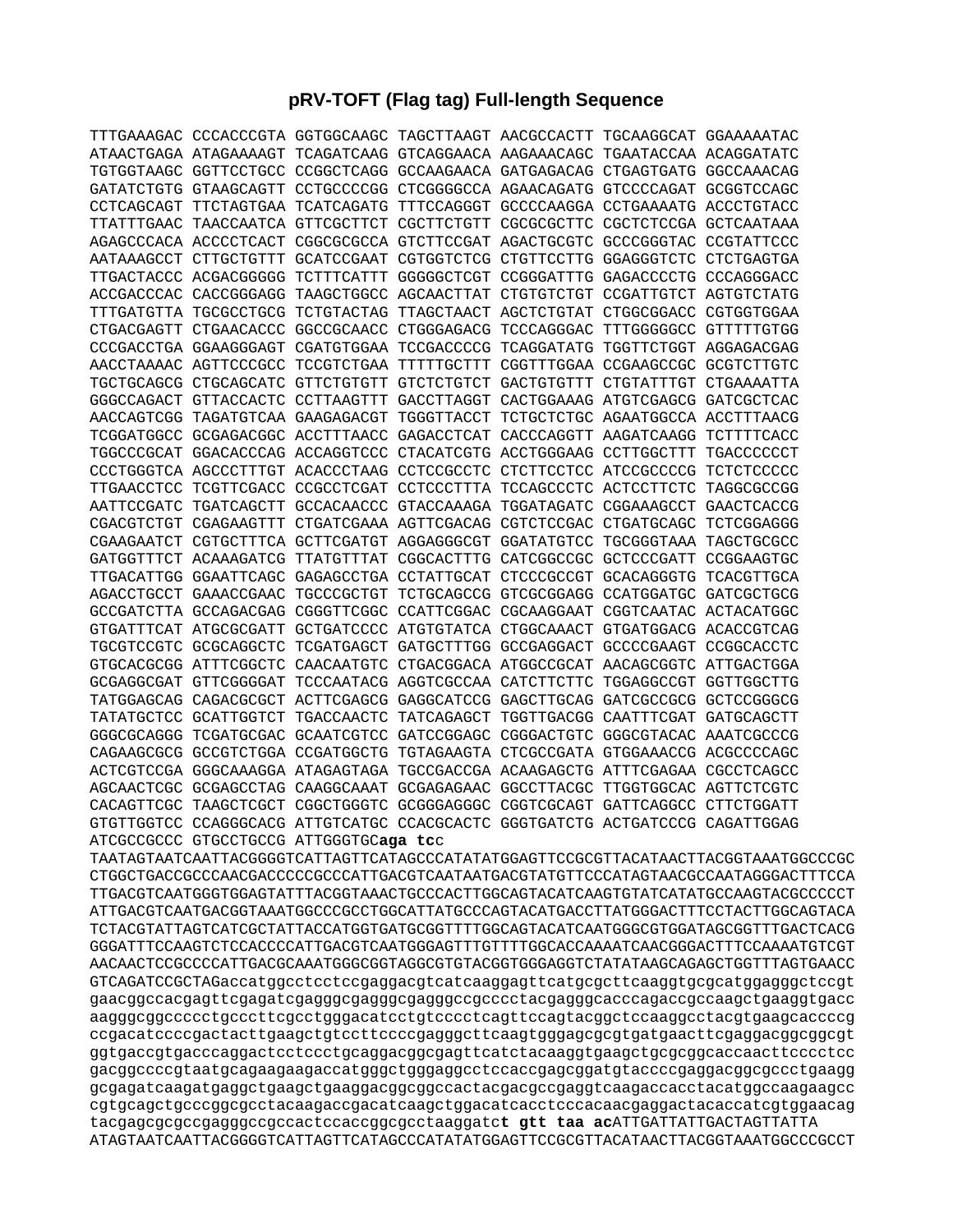GGCTGACCGCCCAACGACCCCCGCCCATTGACGTCAATAATGACGTATGTTCCCATAGTAACGCCAATAGGGACTTTCCATT GACGTCAATGGGTGGAGTATTTACGGTAAACTGCCCACTTGGCAGTACATCAAGTGTATCATATGCCAAGTACGCCCCCTAT TGACGTCAATGACGGTAAATGGCCCGCCTGGCATTATGCCCAGTACATGACCTTATGGGACTTTCCTACTTGGCAGTACATC TACGTATTAGTCATCGCTATTACCATGGTGATGCGGTTTTGGCAGTACATCAATGGGCGTGGATAGCGGTTTGACTCACGGG CAACTCCGCCCCATTGACGCAAATGGGCGGTAGGCGTGTACGGTGGAGGTCTATATAAGCAGAGCTCTCCCTATCAGTGAT AGAGATCTCCCTATCAGTGATAGAGATCTCCCTATCAGTGATAGAGATCTCCCTATCAGTGATAGAGATCTCCTATCAGTGTTTAGT GAACCGTCAGATCGCCTGGAGACGCCATCCACGCTGTTTTGACCTCCATAGAAGAtctaagctt gcgg ccg cgt cga cgg atc cA CGC GT GGGCCC gga ggc ggc gat tac aag gat gac gac gat aag ata TGA attett aat taa cgATAAAATA AAAGATTTTA TTTAGTCTCC AGAAAAAGGG GGGAATGAAA GACCCCACCT GTAGGTTTGG CAAGCTAGCT TAAGTAACGC CATTTTGCAA GGCATGGAAA AATACATAAC TGAGAATAGA GAAGTTCAGA TCAAGGTCAG GAACAGATGG AACAGCTGAA TATGGGCCAA ACAGGATATC TGTGGTAAGC AGTTCCTGCC CCGGCTCAGG GCCAAGAACA GATGGAACAG CTGAATATGG GCCAAACAGG ATATCTGTGG TAAGCAGTTC CTGCCCCGGC TCAGGGCCAA GAACAGATGG TCCCCAGATG CGGTCCAGCC CTCAGCAGTT TCTAGAGAAC CATCAGATGT TTCCAGGGTG CCCCAAGGAC CTGAAATGAC CCTGTGCCTT ATTTGAACTA ACCAATCAGT TCGCTTCTCG CTTCTGTTCG CGCGCTTCTG CTCCCCGAGC TCAATAAAAG AGCCCACAAC CCCTCACTCG GGGCGCCAGT CCTCCGATTG ACTGAGTCGC CCGGGTACCC GTGTATCCAA TAAACCCTCT TGCAGTTGCA TCCGACTTGT GGTCTCGCTG TTCCTTGGGA GGGTCTCCTC TGAGTGATTG ACTACCCGTC AGCGGGGGTC TTTCATTTGG GGGCTCGTCC GGGATCGGGA GACCCCTGCC CAGGGACCAC CGACCCACCA CCGGGAGGTA AGCTGGCTGC CTCGCGCGTT TCGGTGATGA CGGTGAAAAC CTCTGACACA TGCAGCTCCC GGAGACGGTC ACAGCTTGTC TGTAAGCGGA TGCCGGGAGC AGACAAGCCC GTCAGGGCGC GTCAGCGGGT GTTGGCGGGT GTCGGGGCGC AGCCATGACC CAGTCACGTA GCGATAGCGG AGTGTATACT GGCTTAACTA TGCGGCATCA GAGCAGATTG TACTGAGAGT GCACCATATG CGGTGTGAAA TACCGCACAG ATGCGTAAGG AGAAAATACC GCATCAGGCG CTCTTCCGCT TCCTCGCTCA CTGACTCGCT GCGCTCGGTC GTTCGGCTGC GGCGAGCGGT ATCAGCTCAC TCAAAGGCGG TAATACGGTT ATCCACAGAA TCAGGGGATA ACGCAGGAAA GAACATGTGA GCAAAAGGCC AGCAAAAGGC CAGGAACCGT AAAAAGGCCG CGTTGCTGGC GTTTTTCCAT AGGCTCCGCC CCCCTGACGA GCATCACAAA AATCGACGCT CAAGTCAGAG GTGGCGAAAC CCGACAGGAC TATAAAGATA CCAGGCGTTT CCCCCTGGAA GCTCCCTCGT GCGCTCTCCT GTTCCGACCC TGCCGCTTAC CGGATACCTG TCCGCCTTTC TCCCTTCGGG AAGCGTGGCG CTTTCTCATA GCTCACGCTG TAGGTATCTC AGTTCGGTGT AGGTCGTTCG CTCCAAGCTG GGCTGTGTGC ACGAACCCCC CGTTCAGCCC GACCGCTGCG CCTTATCCGG TAACTATCGT CTTGAGTCCA ACCCGGTAAG ACACGACTTA TCGCCACTGG CAGCAGCCAC TGGTAACAGG ATTAGCAGAG CGAGGTATGT AGGCGGTGCT ACAGAGTTCT TGAAGTGGTG GCCTAACTAC GGCTACACTA GAAGGACAGT ATTTGGTATC TGCGCTCTGC TGAAGCCAGT TACCTTCGGA AAAGAGTTG GTAGCTCTTG ATCCGGCAAA CAAACCACCG CTGGTAGCGG TGGTTTTTTT GTTTGCAAGC AGCAGATTAC GCGCAGAAAA AAAGGATCTC AAGAAGATCC TTTGATCTTT TCTACGGGGT CTGACGCTCA GTGGAACGAA AACTCACGTT AAGGGATTTT GGTCATGAGA TTATCAAAAA GGATCTTCAC CTAGATCCTT TTAAATTAAA AATGAAGTTT TAAATCAATC TAAAGTATAT ATGAGTAAAC TTGGTCTGAC AGTTACCAAT GCTTAATCAG TGAGGCACCT ATCTCAGCGA TCTGTCTATT TCGTTCATCC ATAGTTGCCT GACTCCCCGT CGTGTAGATA ACTACGATAC GGGAGGGCTT ACCATCTGGC CCCAGTGCTG CAATGATACC GCGAGACCCA CGCTCACCGG CTCCAGATTT ATCAGCAATA AACCAGCCAG CCGGAAGGGC CGAGCGCAGA AGTGGTCCTG CAACTTTATC CGCCTCCATC CAGTCTATTA ATTGTTGCCG GGAAGCTAGA GTAAGTAGTT CGCCAGTTAA TAGTTTGCGC AACGTTGTTG CCATTGCTGC AGGCATCGTG GTGTCACGCT CGTCGTTTGG TATGGCTTCA TTCAGCTCCG GTTCCCAACG ATCAAGGCGA GTTACATGAT CCCCCATGTT GTGCAAAAAA GCGGTTAGCT CCTTCGGTCC TCCGATCGTT GTCAGAAGTA AGTTGGCCGC AGTGTTATCA CTCATGGTTA TGGCAGCACT GCATAATTCT CTTACTGTCA TGCCATCCGT AAGATGCTTT TCTGTGACTG GTGAGTACTC AACCAAGTCA TTCTGAGAAT AGTGTATGCG GCGACCGAGT TGCTCTTGCC CGGCGTCAAC ACGGGATAAT ACCGCGCCAC ATAGCAGAAC TTTAAAAGTG CTCATCATTG GAAAACGTTC TTCGGGGCGA AAACTCTCAA GGATCTTACC GCTGTTGAGA TCCAGTTCGA TGTAACCCAC TCGTGCACCC AACTGATCTT CAGCATCTTT TACTTTCACC AGCGTTTCTG GGTGAGCAAA AACAGGAAGG CAAAATGCCG CAAAAAAGGG AATAAGGGCG ACACGGAAAT GTTGAATACT CATACTCTTC CTTTTTCAAT ATTATTGAAG CATTTATCAG GGTTATTGTC TCATGAGCGG ATACATATTT GAATGTATTT AGAAAAATAA ACAAATAGGG GTTCCGCGCA CATTTCCCCG AAAAGTGCCA CCTGACGTCT AAGAAACCAT TATTATCATG ACATTAACCT ATAAAAATAG GCGTATCACG AGGCCCTTTC GTCTTCAAGA ATTCATACCA GATCACCGAA AACTGTCCTC CAAATGTGTC CCCCTCACAC TCCCAAATTC GCGGGCTTCT GCCTCTTAGA CCACTCTACC CTATTCCCCA CACTCACCGG AGCCAAAGCC GCGGCCCTTC CGTTTCTTTG CT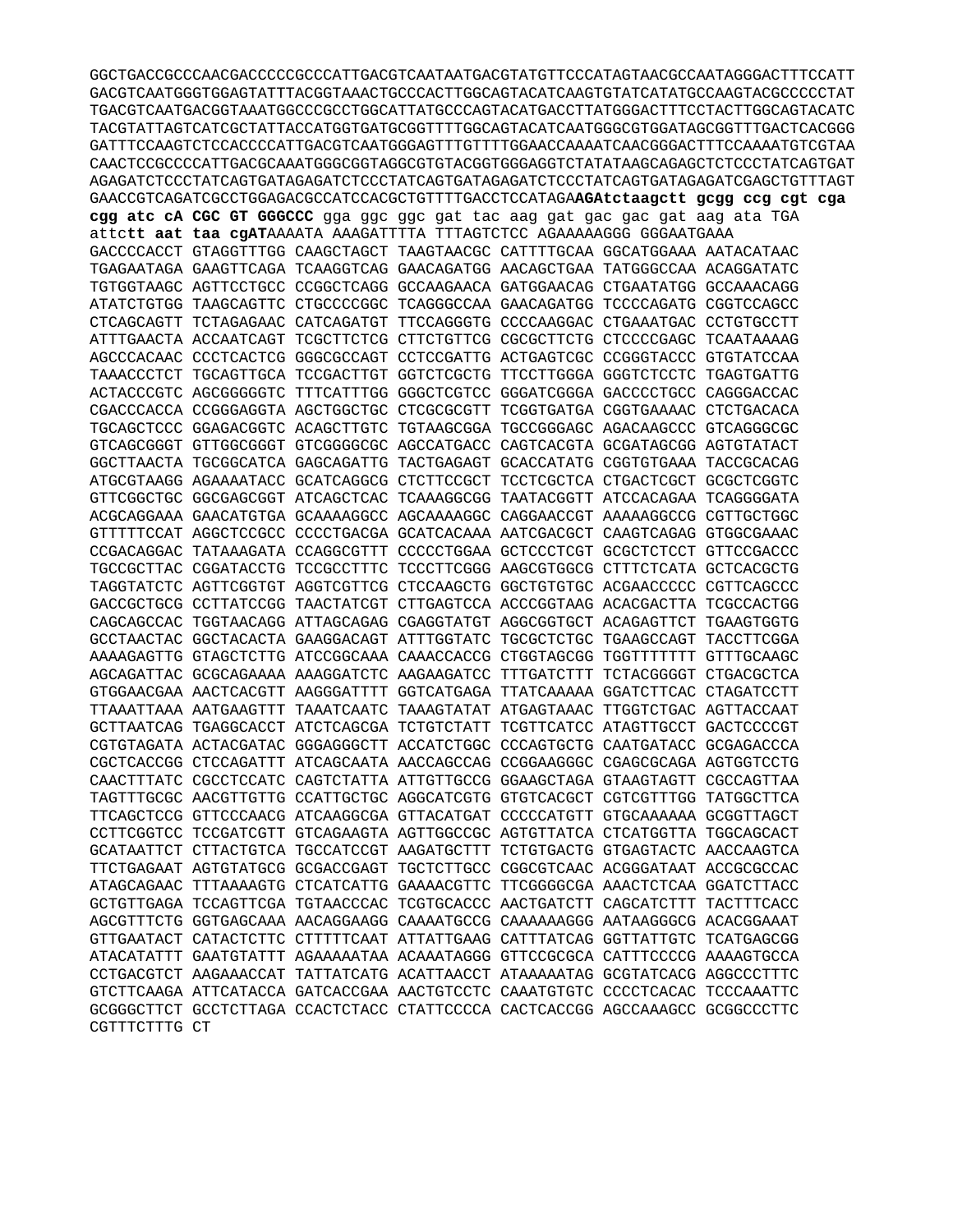| Unique enzymes in pRV-TOFT:                   |             |                  |              |              |              |       |                  |             | 3410<br>5603 | 4113<br>6619 | 4872<br>6705 | 4883<br>6705 |
|-----------------------------------------------|-------------|------------------|--------------|--------------|--------------|-------|------------------|-------------|--------------|--------------|--------------|--------------|
|                                               |             |                  |              |              |              |       |                  |             | 6802         | 6803         | 7267         | 7582         |
| Asc I                                         |             | GG`CGCG, CC      |              | 444          |              |       |                  |             | 7588         |              |              |              |
| Eco47 III                                     |             | AGC GCT          |              | 990          |              |       | AlwN I<br>Apa I  | (4)<br>(1)  | 232<br>4892  | 5149         | 5224         | 6473         |
| BsrG I                                        |             | T`GTAC, A        |              | 1349         |              |       | ApaL I           | (5)         | 1800         | 2102         | 5873         | 6371         |
| Bcl I                                         |             | T GATC, A        |              | 1482         |              |       |                  |             | 7617         |              |              |              |
| BspM I                                        |             | ACCTGC 10/14     |              | 1833         |              |       | Apo I            | (6)         | 939          | 1471         | 1763         | 4931         |
| Rsr II                                        |             | CG`GWC, CG       |              | 1928         |              |       |                  |             | 7943         | 7999         |              |              |
| Blp I                                         |             | GC `TNA, GC      |              | 2671         |              |       | Asc I<br>Ase I   | (1)<br>(2)  | 444<br>4139  | 7122         |              |              |
| Esp I                                         |             | GC TNA, GC       |              | 2671         |              |       | Asp718           | (2)         | 477          | 5468         |              |              |
|                                               |             |                  |              |              |              |       | Ava I            | (8)         | 242          | 473          | 2769         | 3689         |
| PflM I                                        |             | CCAN, NNN `NTGG  |              | 3852         |              |       |                  |             | 3881         | 5398         | 5431         | 5464         |
| BstX I                                        |             | CCAN, NNNN `NTGG |              | 3970         |              |       | Ava II           | (15)        | 261          | 274          | 329          | 627          |
| Pme I                                         |             | CTTT   AAAC      |              | 4115         |              |       |                  |             | 757<br>2737  | 1286<br>5253 | 1928<br>5266 | 2469<br>5321 |
| HinD III                                      |             | A`AGCT, T        |              | 4856         |              |       |                  |             | 5618         | 7088         | 7310         |              |
| Not I                                         |             | GC `GGCC, GC     |              | 4863         |              |       | BamH I           | (1)         | 4876         |              |              |              |
| Sal I                                         |             | $G$ TCGA, C      |              | 4870         |              |       | Ban I            | (15)        | 319          | 477          | 1209         | 1464         |
| BamH I                                        |             | G`GATC, C        |              | 4876         |              |       |                  |             | 2094         | 3294         | 3545         | 3803         |
| Mlu I                                         |             | A CGCG, T        |              | 4882         |              |       |                  |             | 3890<br>5436 | 3998<br>5468 | 4097<br>6898 | 5311         |
| Bsp120 I                                      |             | G`GGCC, C        |              | 4888         |              |       | Ban II           | (9)         | 414          | 427          | 598          | 3488         |
|                                               |             |                  |              |              |              |       |                  |             | 4700         | 4892         | 5405         | 5418         |
| Apa I                                         |             | G, GGCC `C       |              | 4892         |              |       |                  |             | 5589         |              |              |              |
| Pac I                                         |             | TTA, AT`TAA      |              | 4941         |              |       | Bbe I            | (5)         | 1468         | 3894         | 4002         | 4101         |
| Xba I                                         |             | T`CTAG, A        |              | 5285         |              |       | Bbs I            |             | 5440         |              |              |              |
| Bst1107 I                                     |             | GTA TAC          |              | 5830         |              |       | Bby I            | (3)<br>(13) | 445<br>998   | 3848<br>1006 | 7928<br>1609 | 1867         |
| Xca I                                         |             | GTA TAC          |              | 5830         |              |       |                  |             | 2260         | 2387         | 4000         | 5708         |
| Sap I                                         |             | GCTCTTC 8/11     |              | 5941         |              |       |                  |             | 5805         | 6476         | 6479         | 6685         |
| Xmn I                                         |             | GAANN NNTTC      |              | 7549         |              |       |                  |             | 7379         |              |              |              |
|                                               |             |                  |              |              |              |       | Bbv II           | (3)         | 446          | 3847         | 7929         |              |
| Ssp I                                         |             | AAT   ATT        |              | 7754         |              |       | Bcl I            | (1)         | 1482         |              |              |              |
| Number of enzymes = 25                        |             |                  |              |              |              |       | Bcn I            | (22)        | 163<br>604   | 239<br>646   | 475<br>791   | 476<br>2307  |
| The following enzymes do not cut in pRV-TOFT: |             |                  |              |              |              |       |                  |             | 2423         | 3997         | 4893         | 5156         |
|                                               |             |                  |              |              |              |       |                  |             | 5231         | 5466         | 5467         | 5595         |
| Age I                                         |             | Avr II           | BsiC I       |              | BsiW I       | Bsm I |                  |             | 5637         | 5704         | 5739         | 6438         |
| Bsp1286 I                                     |             | BstB I           | Cla I        |              | Eco72 I      | Fse I |                  |             | 7134         | 7485         |              |              |
| Hpa I                                         | Mun I       |                  | Nae I        |              | NgoM I       | Nru I | Bfa I            | (14)        | 31<br>740    | 294<br>1461  | 690<br>2608  | 728<br>3421  |
| Nsi I                                         |             | PaeR7 I          | Pml I        |              | Sfi I        | Sph I |                  |             | 4132         | 5019         | 5286         | 6552         |
|                                               |             |                  |              |              |              |       |                  |             | 6805         | 7140         |              |              |
| pRV-TOFT: sites sorted by name:               |             |                  |              |              |              |       | Bgl I            | (7)         | 2919         | 3041         | 3112         | 4222         |
|                                               |             |                  |              |              |              |       |                  |             | 4344         | 4415         | 7070         |              |
| Aat II                                        | (12) 812    |                  | 1547         | 2954         | 3007         |       | Bgl II           | (4)         | 4718         | 4739         | 4760         | 4850         |
|                                               |             | 3090             | 3276         | 3447         | 4257         |       | Blp I<br>Bpm I   | (1)<br>(5)  | 2671<br>2188 | 2242         | 4834         | 4956         |
| Acc I                                         | (2)         | 4310<br>4871     | 4393<br>5829 | 4579         | 7872         |       |                  |             | 7020         |              |              |              |
| Acc65 I                                       | (2)         | 477              | 5468         |              |              |       | Bsa I            | (8)         | 531          | 552          | 606          | 1216         |
| Aci I                                         | $(100)$ 150 |                  | 272          | 401          | 755          |       |                  |             | 5521         | 5542         | 5597         | 7011         |
|                                               |             | 794              | 927          | 968          | 1109         |       | BsaA I           | (4)         | 3169         | 3643         | 4472         | 5811         |
|                                               |             | 1200             | 1266         | 1365         | 1384         |       | BsaB I<br>BsaH I | (4)<br>(21) | 4717<br>809  | 4738<br>1465 | 4759<br>1544 | 4780<br>2512 |
|                                               |             | 1422<br>1795     | 1539<br>1845 | 1663<br>1865 | 1728<br>1889 |       |                  |             | 2951         | 3004         | 3087         | 3273         |
|                                               |             | 1911             | 1931         | 2108         | 2146         |       |                  |             | 3444         | 3891         | 3948         | 3999         |
|                                               |             | 2156             | 2269         | 2297         | 2299         |       |                  |             | 4098         | 4254         | 4307         | 4390         |
|                                               |             | 2320             | 2449         | 2459         | 2692         |       |                  |             | 4576         | 4819         | 5437         | 7487         |
|                                               |             | 2789             | 2806         | 2887         | 2915         |       | BsaJ I           | (48)        | 7869<br>160  | 236          | 315          | 325          |
|                                               |             | 2927<br>3232     | 2941<br>3336 | 3108<br>3357 | 3199<br>3418 |       |                  |             | 473          | 537          | 622          | 623          |
|                                               |             | 3532             | 3555         | 3579         | 3654         |       |                  |             | 761          | 800          | 801          | 813          |
|                                               |             | 3732             | 3801         | 3871         | 3936         |       |                  |             | 814          | 1234         | 1303         | 1312         |
|                                               |             | 4084             | 4190         | 4218         | 4230         |       |                  |             | 1332         | 1333         | 1872         | 2073         |
|                                               |             | 4244             | 4411         | 4502         | 4535         |       |                  |             | 2228         | 2297         | 2528         | 2741         |
|                                               |             | 4639             | 4660         | 4862         | 4866         |       |                  |             | 2742<br>3573 | 3189<br>3597 | 3426<br>3633 | 3438<br>3690 |
|                                               |             | 4898<br>5769     | 5264<br>5779 | 5566<br>5821 | 5730<br>5846 |       |                  |             | 3750         | 3846         | 3882         | 3951         |
|                                               |             | 5884             | 5897         | 5923         | 5940         |       |                  |             | 4077         | 4492         | 5153         | 5228         |
|                                               |             | 5983             | 5990         | 6011         | 6102         |       |                  |             | 5307         | 5317         | 5464         | 5527         |
|                                               |             | 6130             | 6257         | 6276         | 6397         |       |                  |             | 5613         | 5614         | 6217         | 8063         |
|                                               |             | 6507             | 6642         | 6651         | 7013         |       | BsaW I           | (8)         | 1520<br>6263 | 1741<br>6410 | 2278<br>7241 | 2414<br>8050 |
|                                               |             | 7104<br>7506     | 7295<br>7583 | 7341<br>7692 | 7462<br>7791 |       | BseR I           | (6)         | 540          | 1360         | 1399         | 3424         |
|                                               |             | 7838             | 8005         | 8063         | 8065         |       |                  |             | 3748         | 5530         |              |              |
| Afl II                                        | (3)         | 35               | 1073         | 5023         |              |       | Bsg I            | (2)         | 2848         | 4007         |              |              |
| Afl III                                       | (2)         | 4882             | 6057         |              |              |       | BsiE I           | (13)        | 794          | 1728         | 1863         | 1884         |
| Aha II                                        | (21)        | 809              | 1465         | 1544         | 2512         |       |                  |             | 1893         | 2463         | 2558         | 2705         |
|                                               |             | 2951<br>3444     | 3004         | 3087         | 3273<br>3999 |       |                  |             | 4866<br>7469 | 5973         | 6397         | 7320         |
|                                               |             | 4098             | 3891<br>4254 | 3948<br>4307 | 4390         |       | BsiHKA I         | (9)         | 414          | 1804         | 2106         | 4700         |
|                                               |             | 4576             | 4819         | 5437         | 7487         |       |                  |             | 5405         | 5877         | 6375         | 7536         |
|                                               |             | 7869             |              |              |              |       |                  |             | 7621         |              |              |              |
| Ahd I                                         | (5)         | 1087             | 3607         | 5513         | 5559         |       | BsmA I           | (22)        | 180          | 530          | 551          | 607          |
|                                               |             | 6950             |              |              |              |       |                  |             | 801<br>1199  | 899<br>1217  | 1016<br>1395 | 1140<br>1587 |
| Alu I                                         | (44)        | 30<br>412        | 34<br>655    | 120<br>735   | 191<br>743   |       |                  |             | 3262         | 4565         | 4811         | 4973         |
|                                               |             | 1488             | 1600         | 1632         | 1674         |       |                  |             | 5520         | 5541         | 5598         | 5701         |
|                                               |             | 2059             | 2284         | 2349         | 2378         |       |                  |             | 7012         | 7786         |              |              |
|                                               |             | 2568             | 2675         | 3395         | 3562         |       | BsmB I           | (8)         | 800          | 898          | 1139         | 1198         |
|                                               |             | 3679             | 3796         | 3925         | 3991         |       | BsmF I           | (18)        | 1396<br>247  | 1588<br>640  | 4810<br>796  | 5700<br>831  |
|                                               |             | 4021<br>5018     | 4698<br>5022 | 4788<br>5109 | 4858<br>5184 |       |                  |             | 1272         | 2437         | 2723         | 3004         |
|                                               |             | 5403             | 5646         | 5699         | 5718         |       |                  |             | 3155         | 3323         | 3595         | 3614         |
|                                               |             | 5999             | 6225         | 6315         | 6361         |       |                  |             | 4307         | 4458         | 4626         | 5239         |
|                                               |             | 6618             | 7139         | 7239         | 7302         |       |                  |             | 5631         | 7967         |              |              |
| Alw I                                         | (21)        | 1118             | 1424<br>2407 | 1513         | 1980<br>2827 |       | BsoF I           | (53)        | 794<br>992   | 968<br>995   | 984<br>1200  | 987<br>1598  |
|                                               |             | 2298             |              | 2780         |              |       |                  |             |              |              |              |              |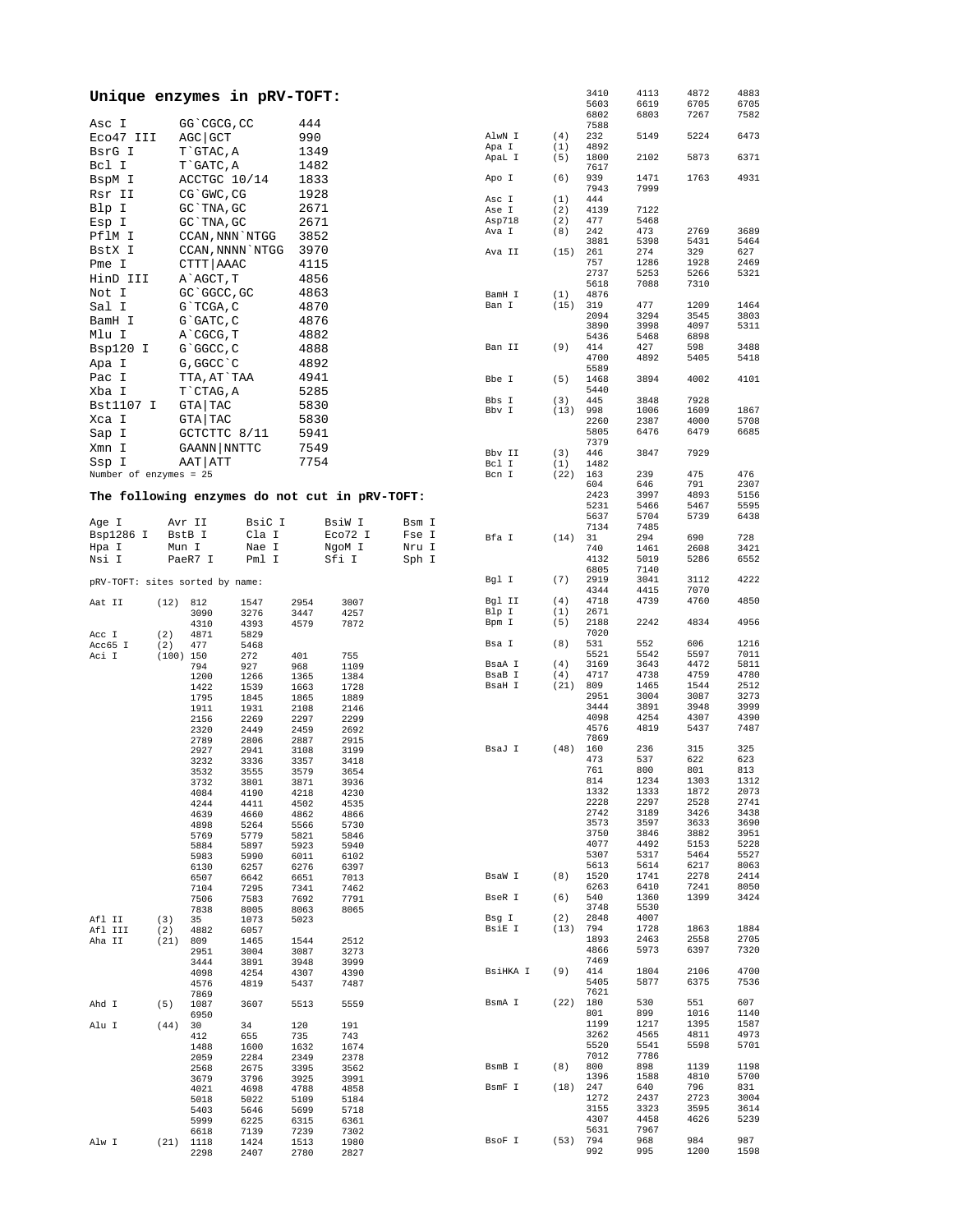|                   |             | 1675         | 1728         | 1856         | 1887         |           |      | 6165         |              |              |              |
|-------------------|-------------|--------------|--------------|--------------|--------------|-----------|------|--------------|--------------|--------------|--------------|
|                   |             | 1890<br>2300 | 2146<br>2376 | 2249<br>2460 | 2297<br>2806 | Dsa I     | (9)  | 761<br>3189  | 1872<br>3426 | 2228         | 2297<br>4492 |
|                   |             | 3532         | 3580         | 3733         | 3797         |           |      | 8063         |              | 3846         |              |
|                   |             | 3802         | 3937         | 3989         | 3992         | Eae I     | (13) | 657          | 791          | 1176         | 1197         |
|                   |             | 4084         | 4863         | 4866         | 4899         |           |      | 1725         | 1890         | 2143         | 2460         |
|                   |             | 5651         | 5697         | 5794         | 5847         |           |      | 3496         | 3937         | 3972         | 4863         |
|                   |             | 5963         | 5981         | 5984         | 6102         |           |      | 7338         |              |              |              |
|                   |             | 6257         | 6400         | 6465         | 6468         | Eag I     | (5)  | 791          | 1725         | 1890         | 2460         |
|                   |             | 6674<br>7368 | 7002<br>7463 | 7191<br>7692 | 7341<br>8063 | Ear I     | (4)  | 4863<br>1137 | 1378         | 5941         | 7745         |
|                   |             | 8066         |              |              |              | Eco47 III | (1)  | 990          |              |              |              |
| Bsp120 I          | (1)         | 4888         |              |              |              | Eco57 I   | (6)  | 3583         | 3916         | 3940         | 3946         |
| BspH I            | (3)         | 6777         | 7785         | 7890         |              |           |      | 6604         | 7618         |              |              |
| BspM I            | (1)         | 1833         |              |              |              | ECON I    | (2)  | 851          | 1459         |              |              |
| BspM II           | (4)         | 1520         | 1741         | 2278         | 2414         | Eco0109 I | (5)  | 329          | 1286         | 2718         | 5321         |
| Bsr I             | (19)        | 450<br>2170  | 1097<br>3125 | 1125<br>3623 | 2005<br>4428 | ECOR I    | (4)  | 7926<br>1471 | 1763         | 4931         | 7943         |
|                   |             | 5441         | 5805         | 5836         | 6464         | ECOR II   | (22) | 314          | 622          | 800          | 813          |
|                   |             | 6477         | 6591         | 6997         | 7115         |           |      | 1234         | 1259         | 1282         | 1302         |
|                   |             | 7158         | 7425         | 7597         |              |           |      | 1332         | 2741         | 2917         | 3110         |
| BsrB I            | (7)         | 403          | 1109         | 1911         | 2269         |           |      | 3596         | 3750         | 4220         | 4413         |
|                   | (2)         | 3871<br>7011 | 5990<br>7185 | 7791         |              |           |      | 4811<br>6204 | 5306         | 5613         | 6083         |
| BsrD I<br>BsrG I  | (1)         | 1349         |              |              |              | ECOR V    | (4)  | 138          | 6217<br>214  | 5131         | 5206         |
| BssH II           | (4)         | 393          | 444          | 4072         | 5384         | Ehe I     | (5)  | 1466         | 3892         | 4000         | 4099         |
| BssS I            | (6)         | 1620         | 2099         | 3500         | 6230         |           |      | 5438         |              |              |              |
|                   |             | 7614         | 7921         |              |              | Esp I     | (1)  | 2671         |              |              |              |
| Bst1107 I         | (1)         | 5830         |              |              |              | Fnu4H I   | (53) | 794          | 968          | 984          | 987          |
| BstE II<br>BstN I | (3)<br>(22) | 1154<br>316  | 3568<br>624  | 3739         | 815          |           |      | 992          | 995          | 1200<br>1856 | 1598<br>1887 |
|                   |             | 1236         | 1261         | 802<br>1284  | 1304         |           |      | 1675<br>1890 | 1728<br>2146 | 2249         | 2297         |
|                   |             | 1334         | 2743         | 2919         | 3112         |           |      | 2300         | 2376         | 2460         | 2806         |
|                   |             | 3598         | 3752         | 4222         | 4415         |           |      | 3532         | 3580         | 3733         | 3797         |
|                   |             | 4813         | 5308         | 5615         | 6085         |           |      | 3802         | 3937         | 3989         | 3992         |
|                   |             | 6206         | 6219         |              |              |           |      | 4084         | 4863         | 4866         | 4899         |
| BstU I            | (37)        | 393<br>972   | 395<br>1202  | 446<br>1541  | 970<br>1730  |           |      | 5651<br>5963 | 5697<br>5981 | 5794<br>5984 | 5847<br>6102 |
|                   |             | 1865         | 1976         | 2042         | 2108         |           |      | 6257         | 6400         | 6465         | 6468         |
|                   |             | 2257         | 2299         | 2459         | 2600         |           |      | 6674         | 7002         | 7191         | 7341         |
|                   |             | 2602         | 2692         | 2889         | 3711         |           |      | 7368         | 7463         | 7692         | 8063         |
|                   |             | 3801         | 4074         | 4192         | 4868         |           |      | 8066         |              |              |              |
|                   |             | 4884         | 5384         | 5386         | 5658         | Fok I     | (15) | 499          | 1207         | 1367         | 1889         |
|                   |             | 5660<br>7015 | 5763<br>7508 | 6104<br>7840 | 6685<br>8005 |           |      | 2262<br>4809 | 3590<br>4924 | 3647<br>5489 | 3886<br>5745 |
|                   |             | 8065         |              |              |              |           |      | 6916         | 7097         | 7384         |              |
| BstX I            | (1)         | 3970         |              |              |              | Fsp I     | (2)  | 3476         | 7172         |              |              |
| BstY I            | (15)        | 1517         | 2831         | 3414         | 4106         | Gdi II    | (15) | 790          | 792          | 1196         | 1724         |
|                   |             | 4718         | 4739         | 4760         | 4850         |           |      | 1726         | 1889         | 1891         | 2142         |
|                   |             | 4876         | 6698         | 6709         | 6795         |           |      | 2459         | 2461         | 3497         | 3938         |
| Bsu36 I           |             | 6807<br>848  | 7575<br>1085 | 7592<br>4102 |              |           | (5)  | 4862<br>2187 | 4864<br>2241 | 7337<br>4833 | 4957         |
| Cac8 I            | (3)<br>(35) | 28           | 32           | 395          | 446          | Gsu I     |      | 7021         |              |              |              |
|                   |             | 657          | 661          | 717          | 1266         | Hae I     | (10) | 659          | 1178         | 1871         | 3431         |
|                   |             | 1490         | 1845         | 2046         | 2106         |           |      | 3638         | 3860         | 3974         | 6072         |
|                   |             | 2286         | 2449         | 2591         | 2604         |           |      | 6083         | 6535         |              |              |
|                   |             | 2677         | 2816         | 2915         | 3108         | Hae II    | (8)  | 992          | 1468         | 3894         | 4002         |
|                   |             | 4074<br>5016 | 4218         | 4411<br>5386 | 4860<br>5648 |           |      | 4101<br>172  | 5440<br>203  | 5935<br>248  | 6305<br>659  |
|                   |             | 5988         | 5020<br>6074 | 6111         | 6671         | Hae III   | (51) | 793          | 829          | 841          | 1054         |
|                   |             | 7062         | 7195         | 8007         |              |           |      | 1178         | 1199         | 1264         | 1727         |
| Cfr10 I           | (4)         | 1858         | 2700         | 4094         | 7030         |           |      | 1871         | 1892         | 1920         | 2072         |
| Csp6 I            | (25)        | 347          | 478          | 725          | 1350         |           |      | 2145         | 2227         | 2462         | 2633         |
|                   |             | 1502         | 2436         | 2489         | 3047         |           |      | 2700         | 2719         | 2913         | 3106         |
|                   |             | 3072<br>3368 | 3127<br>3625 | 3160<br>3877 | 3211<br>4066 |           |      | 3431<br>3638 | 3498<br>3825 | 3531<br>3860 | 3582<br>3939 |
|                   |             | 4350         | 4375         | 4430         | 4463         |           |      | 3974         | 4083         | 4216         | 4409         |
|                   |             | 4514         | 4671         | 5469         | 5864         |           |      | 4865         | 4890         | 5120         | 5165         |
|                   |             | 7429         |              |              |              |           |      | 5195         | 5240         | 6072         | 6083         |
| Dde I             | (27)        | 76           | 166          | 192          | 283          |           |      | 6101         | 6535         | 6993         | 7073         |
|                   |             | 554<br>1898  | 848<br>2585  | 1085<br>2671 | 1357<br>3615 | Hqa I     | (17) | 7340<br>457  | 7927<br>709  | 8068<br>962  | 1571         |
|                   |             | 4102         | 4854         | 5064         | 5159         |           |      | 2023         | 2262         | 2407         | 2519         |
|                   |             | 5234         | 5275         | 5456         | 5544         |           |      | 3354         | 3955         | 4657         | 4826         |
|                   |             | 5867         | 6332         | 6741         | 6907         |           |      | 4858         | 5753         | 6167         | 6745         |
|                   |             | 7447         | 7873         | 8019         |              |           |      | 7477         |              |              |              |
| Dpn I             | (45)        | 96           | 1113         | 1245         | 1430         | HqiA I    | (9)  | 414          | 1804         | 2106         | 4700         |
|                   |             | 1479<br>1698 | 1484<br>1883 | 1519<br>1896 | 1565<br>1986 |           |      | 5405<br>7621 | 5877         | 6375         | 7536         |
|                   |             | 2293         | 2413         | 2777         | 2786         | HgiE II   | (2)  | 5875         | 6636         |              |              |
|                   |             | 2802         | 2833         | 3416         | 3512         | Hha I     | (42) | 395          | 397          | 446          | 448          |
|                   |             | 3908         | 4108         | 4720         | 4741         |           |      | 715          | 972          | 991          | 1467         |
|                   |             | 4762         | 4783         | 4808         | 4852         |           |      | 1679         | 1732         | 1976         | 2044         |
|                   |             | 4878<br>6700 | 5084<br>6711 | 5598<br>6719 | 6625<br>6797 |           |      | 2259<br>3465 | 2386<br>3477 | 2459<br>3711 | 2602<br>3801 |
|                   |             | 6809         | 6914         | 7255         | 7273         |           |      | 3893         | 4001         | 4074         | 4076         |
|                   |             | 7319         | 7577         | 7594         | 7630         |           |      | 4100         | 5386         | 5388         | 5439         |
|                   |             | 7956         |              |              |              |           |      | 5660         | 5763         | 5793         | 5934         |
| DpnII             | (45)        | 94           | 1111         | 1243         | 1428         |           |      | 5967         | 6237         | 6304         | 6404         |
|                   |             | 1477<br>1696 | 1482<br>1881 | 1517<br>1894 | 1563<br>1984 |           |      | 6578<br>7510 | 6687<br>7842 | 7080         | 7173         |
|                   |             | 2291         | 2411         | 2775         | 2784         | HinC II   | (3)  | 2356         | 4872         | 7491         |              |
|                   |             | 2800         | 2831         | 3414         | 3510         | Hind II   | (3)  | 2356         | 4872         | 7491         |              |
|                   |             | 3906         | 4106         | 4718         | 4739         | HinD III  | (1)  | 4856         |              |              |              |
|                   |             | 4760         | 4781         | 4806         | 4850         | Hinf I    | (17) | 299          | 518          | 858          | 869          |
|                   |             | 4876         | 5082         | 5596         | 6623         |           |      | 1616         | 1738         | 1938         | 2189         |
|                   |             | 6698<br>6807 | 6709<br>6912 | 6717<br>7253 | 6795<br>7271 |           |      | 2712<br>5458 | 3239<br>5957 | 3755<br>6032 | 4542<br>6428 |
|                   |             | 7317         | 7575         | 7592         | 7628         |           |      | 6945         |              |              |              |
|                   |             | 7954         |              |              |              | HinI I    | (21) | 809          | 1465         | 1544         | 2512         |
| Dra I             | (4)         | 4115         | 6816         | 6835         | 7527         |           |      | 2951         | 3004         | 3087         | 3273         |
| Dra III           | (2)         | 1808         | 2101         |              |              |           |      | 3444         | 3891         | 3948         | 3999         |
| Drd I             | (5)         | 2024         | 2405         | 3953         | 5752         |           |      | 4098         | 4254         | 4307         | 4390         |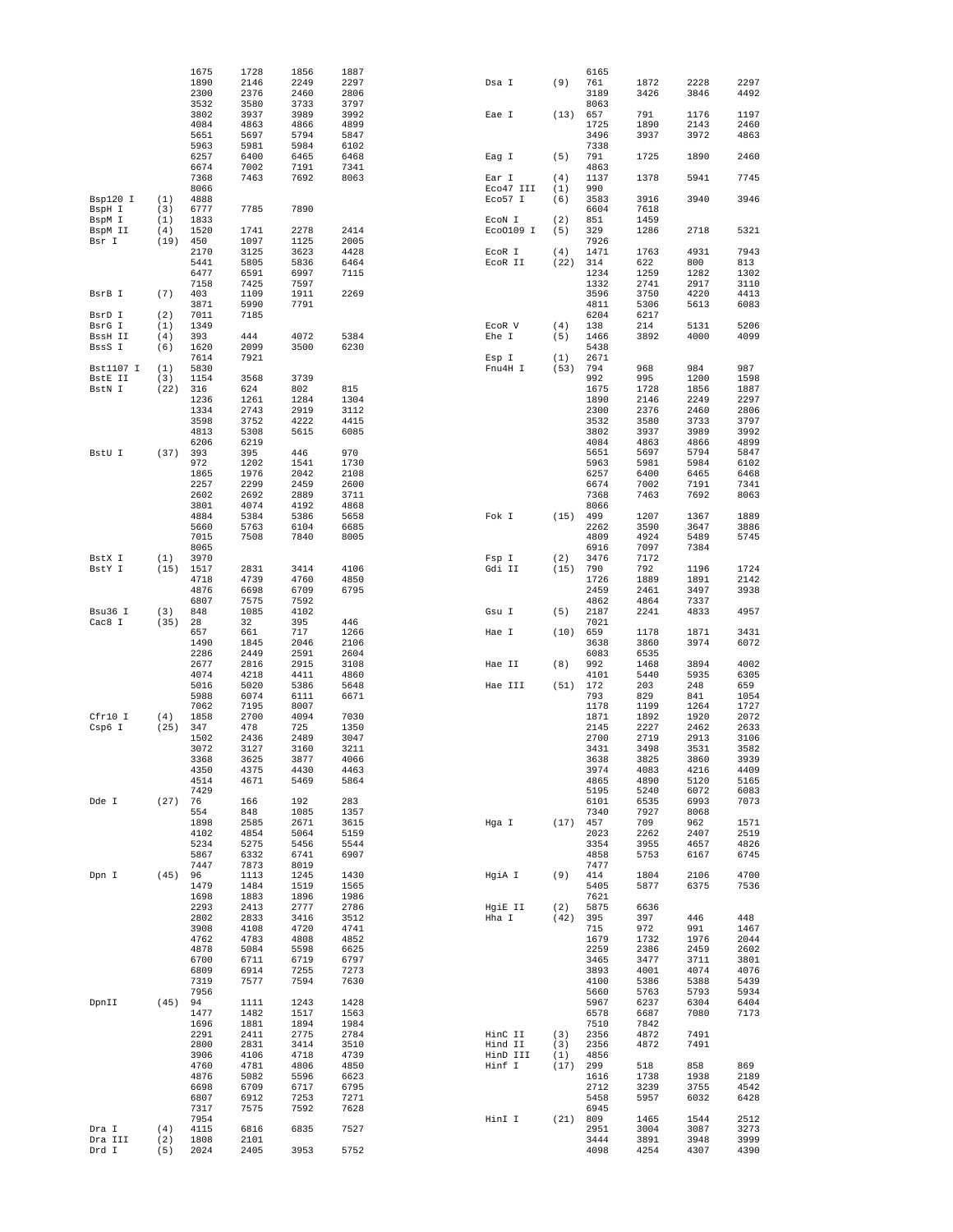|                |             | 4576<br>7869 | 4819         | 5437         | 7487         |                     |             | 2299<br>5566 | 3991<br>5769 | 5109<br>6399 | 5184<br>6644 |
|----------------|-------------|--------------|--------------|--------------|--------------|---------------------|-------------|--------------|--------------|--------------|--------------|
| HinP I         | (42)        | 393          | 395          | 444          | 446          |                     |             | 7585         | 8065         |              |              |
|                |             | 713          | 970          | 989          | 1465         | Nar I               | (5)         | 1465         | 3891         | 3999         | 4098         |
|                |             | 1677<br>2257 | 1730<br>2384 | 1974<br>2457 | 2042<br>2600 | Nci I               | (22)        | 5437<br>162  | 238          | 474          | 475          |
|                |             | 3463         | 3475         | 3709         | 3799         |                     |             | 603          | 645          | 790          | 2306         |
|                |             | 3891         | 3999         | 4072         | 4074         |                     |             | 2422         | 3996         | 4892         | 5155         |
|                |             | 4098         | 5384         | 5386         | 5437         |                     |             | 5230         | 5465         | 5466         | 5594         |
|                |             | 5658<br>5965 | 5761<br>6235 | 5791<br>6302 | 5932<br>6402 |                     |             | 5636<br>7133 | 5703<br>7484 | 5738         | 6437         |
|                |             | 6576         | 6685         | 7078         | 7171         | Nco I               | (5)         | 1872         | 3189         | 3426         | 3846         |
|                |             | 7508         | 7840         |              |              |                     |             | 4492         |              |              |              |
| Hpa II         | (36)        | 162<br>644   | 238<br>790   | 474<br>1468  | 602<br>1521  | Nde I<br>Nhe I      | (4)<br>(2)  | 1970<br>30   | 3063<br>5018 | 4366         | 5880         |
|                |             | 1742         | 1859         | 2092         | 2279         | Nla III             | (26)        | 62           | 1272         | 1876         | 1959         |
|                |             | 2305         | 2415         | 2421         | 2701         |                     |             | 1994         | 2760         | 3133         | 3193         |
|                |             | 3996         | 4095         | 4892         | 5155         |                     |             | 3430<br>3973 | 3463         | 3481<br>4496 | 3850         |
|                |             | 5230<br>5703 | 5465<br>5737 | 5593<br>6264 | 5635<br>6411 |                     |             | 5696         | 4436<br>5801 | 6061         | 5050<br>6781 |
|                |             | 6437         | 6627         | 7031         | 7065         |                     |             | 7272         | 7282         | 7360         | 7396         |
|                |             | 7132         | 7242         | 7484         | 8051         |                     |             | 7789         | 7894         |              |              |
| Hph I          | (19)        | 1224<br>3204 | 1250<br>3579 | 1529<br>3750 | 2784<br>3801 | Nla IV              | (43)        | 154<br>479   | 247<br>628   | 263<br>759   | 321<br>828   |
|                |             | 4022         | 4507         | 5678         | 5687         |                     |             | 960          | 1211         | 1288         | 1466         |
|                |             | 6794         | 7021         | 7435         | 7643         |                     |             | 2096         | 2119         | 2303         | 2419         |
|                | (5)         | 7676<br>1464 | 7950<br>3890 | 8041<br>3998 | 4097         |                     |             | 2739<br>3583 | 3296<br>3631 | 3487<br>3805 | 3547<br>3826 |
| Kas I          |             | 5436         |              |              |              |                     |             | 3892         | 4000         | 4099         | 4599         |
| Kpn I          | (2)         | 481          | 5472         |              |              |                     |             | 4878         | 4890         | 5255         | 5313         |
| Mae I          | (14)        | 31           | 294          | 690          | 728          |                     |             | 5438         | 5470         | 5619         | 6089         |
|                |             | 740<br>4132  | 1461<br>5019 | 2608<br>5286 | 3421<br>6552 |                     |             | 6128<br>7246 | 6900<br>7836 | 6994<br>8055 | 7035         |
|                |             | 6805         | 7140         |              |              | Not I               | (1)         | 4863         |              |              |              |
| Mae II         | (24)        | 809          | 1148         | 1189         | 1544         | Nsp7524 I           | (2)         | 5692         | 6057         |              |              |
|                |             | 1814<br>3087 | 2951<br>3168 | 2963<br>3273 | 3004<br>3444 | NspB II             | (14)        | 120<br>2299  | 191<br>3991  | 1847<br>5109 | 2156<br>5184 |
|                |             | 3642         | 4254         | 4266         | 4307         |                     |             | 5566         | 5769         | 6399         | 6644         |
|                |             | 4390         | 4471         | 4576         | 5810         |                     |             | 7585         | 8065         |              |              |
|                |             | 6760         | 7176         | 7549         | 7869         | NspH I              | (2)         | 5696         | 6061         |              |              |
| Mae III        | (26)        | 39<br>1298   | 1061<br>1810 | 1089<br>2890 | 1154<br>2977 | Pac I<br>Pal I      | (1)<br>(51) | 4941<br>172  | 203          | 248          | 659          |
|                |             | 3326         | 3568         | 3739         | 3745         |                     |             | 793          | 829          | 841          | 1054         |
|                |             | 4193         | 4280         | 4629         | 5027         |                     |             | 1178         | 1199         | 1264         | 1727         |
|                |             | 5711<br>6592 | 5806<br>6875 | 6413<br>7206 | 6476<br>7264 |                     |             | 1871<br>2145 | 1892<br>2227 | 1920<br>2462 | 2072<br>2633 |
|                |             | 7417         | 7605         |              |              |                     |             | 2700         | 2719         | 2913         | 3106         |
| Mbo I          | (45)        | 94           | 1111         | 1243         | 1428         |                     |             | 3431         | 3498         | 3531         | 3582         |
|                |             | 1477         | 1482         | 1517         | 1563         |                     |             | 3638         | 3825         | 3860         | 3939         |
|                |             | 1696<br>2291 | 1881<br>2411 | 1894<br>2775 | 1984<br>2784 |                     |             | 3974<br>4865 | 4083<br>4890 | 4216<br>5120 | 4409<br>5165 |
|                |             | 2800         | 2831         | 3414         | 3510         |                     |             | 5195         | 5240         | 6072         | 6083         |
|                |             | 3906         | 4106         | 4718         | 4739         |                     |             | 6101         | 6535         | 6993         | 7073         |
|                |             | 4760<br>4876 | 4781<br>5082 | 4806<br>5596 | 4850<br>6623 | PflM I              | (1)         | 7340<br>3852 | 7927         | 8068         |              |
|                |             | 6698         | 6709         | 6717         | 6795         | Ple I               | (3)         | 866          | 5466         | 6436         |              |
|                |             | 6807         | 6912         | 7253         | 7271         | Pme I               | (1)         | 4115         |              |              |              |
|                |             | 7317<br>7954 | 7575         | 7592         | 7628         | PpuM I              | (3)         | 329          | 1286<br>7549 | 5321         |              |
| Mbo II         | (16)        | 446          | 1153         | 1366         | 1624         | Psp1406 I<br>PspA I | (2)<br>(2)  | 7176<br>473  | 5464         |              |              |
|                |             | 2207         | 2210         | 3849         | 3852         | Pst I               | (6)         | 988          | 996          | 1172         | 1857         |
|                |             | 4859         | 5929         | 6718         | 6791         |                     |             | 3768         | 7195         |              |              |
| Mlu I          | (1)         | 7546<br>4882 | 7624         | 7733         | 7929         | Pvu I<br>Pvu II     | (2)<br>(5)  | 1884<br>120  | 7320<br>191  | 3991         | 5109         |
| Mme I          | (8)         | 896          | 1173         | 1610         | 2144         |                     |             | 5184         |              |              |              |
|                |             | 3842         | 5529         | 6271         | 6455         | Rsa I               | (25)        | 348          | 479          | 726          | 1351         |
| Mnl I          | (77)        | 291<br>560   | 444<br>641   | 508<br>843   | 536<br>939   |                     |             | 1503<br>3073 | 2437<br>3128 | 2490<br>3161 | 3048<br>3212 |
|                |             | 1235         | 1338         | 1371         | 1377         |                     |             | 3369         | 3626         | 3878         | 4067         |
|                |             | 1380         | 1386         | 1416         | 1419         |                     |             | 4351         | 4376         | 4431         | 4464         |
|                |             | 1434<br>1637 | 1441<br>1861 | 1457<br>2068 | 1600<br>2107 |                     |             | 4515<br>7430 | 4672         | 5470         | 5865         |
|                |             | 2167         | 2194         | 2217         | 2265         | $Rsr$ II            | (1)         | 1928         |              |              |              |
|                |             | 2523         | 2593         | 2689         | 3370         | Sac I               | (3)         | 414          | 4700         | 5405         |              |
|                |             | 3433         | 3441         | 3444         | 3475         | Sac II              | (2)         | 2300         | 8066         |              |              |
|                |             | 3508<br>3623 | 3514<br>3685 | 3520<br>3718 | 3535<br>3768 | Sal I<br>Sap I      | (1)<br>(1)  | 4870<br>5941 |              |              |              |
|                |             | 3825         | 3850         | 3870         | 3877         | Sau3A I             | (45)        | 94           | 1111         | 1243         | 1428         |
|                |             | 3909         | 3946         | 4036         | 4041         |                     |             | 1477         | 1482         | 1517         | 1563         |
|                |             | 4072<br>5283 | 4673<br>5435 | 4849<br>5454 | 4888<br>5499 |                     |             | 1696<br>2291 | 1881<br>2411 | 1894<br>2775 | 1984<br>2784 |
|                |             | 5526         | 5550         | 5632         | 5663         |                     |             | 2800         | 2831         | 3414         | 3510         |
|                |             | 5693         | 5955         | 6165         | 6238         |                     |             | 3906         | 4106         | 4718         | 4739         |
|                |             | 6489<br>7322 | 6889<br>7917 | 6970<br>7980 | 7116<br>7996 |                     |             | 4760<br>4876 | 4781<br>5082 | 4806<br>5596 | 4850<br>6623 |
|                |             | 8025         |              |              |              |                     |             | 6698         | 6709         | 6717         | 6795         |
| Msc I          | (3)         | 659          | 1178         | 3974         |              |                     |             | 6807         | 6912         | 7253         | 7271         |
| Mse I          | (20)        | 36           | 1074         | 1186         | 1216         |                     |             | 7317         | 7575         | 7592         | 7628         |
|                |             | 1240<br>4941 | 4114<br>5024 | 4139<br>5838 | 4937<br>6763 | Sau96 I             | (44)        | 7954<br>170  | 201          | 246          | 261          |
|                |             | 6815         | 6820         | 6834         | 6887         |                     |             | 274          | 329          | 627          | 757          |
|                |             | 7122         | 7161         | 7526         | 7898         |                     |             | 827          | 840          | 1052         | 1263         |
| Msl I<br>Msp I | (4)<br>(36) | 3194<br>162  | 4497<br>238  | 7202<br>474  | 7361<br>602  |                     |             | 1286<br>2469 | 1919<br>2698 | 1928<br>2718 | 2070<br>2737 |
|                |             | 644          | 790          | 1468         | 1521         |                     |             | 2912         | 3105         | 3529         | 3581         |
|                |             | 1742         | 1859         | 2092         | 2279         |                     |             | 3824         | 4081         | 4215         | 4408         |
|                |             | 2305<br>3996 | 2415<br>4095 | 2421<br>4892 | 2701<br>5155 |                     |             | 4888<br>5193 | 4889<br>5238 | 5118<br>5253 | 5163<br>5266 |
|                |             | 5230         | 5465         | 5593         | 5635         |                     |             | 5321         | 5618         | 6992         | 7071         |
|                |             | 5703         | 5737         | 6264         | 6411         |                     |             | 7088         | 7310         | 7926         | 8067         |
|                |             | 6437         | 6627         | 7031         | 7065         | Sca I               | (2)         | 2490         | 7430         |              |              |
| MspA1 I        | (14)        | 7132<br>120  | 7242<br>191  | 7484<br>1847 | 8051<br>2156 | ScrF I              | (44)        | 162<br>475   | 238<br>603   | 316<br>624   | 474<br>645   |
|                |             |              |              |              |              |                     |             |              |              |              |              |